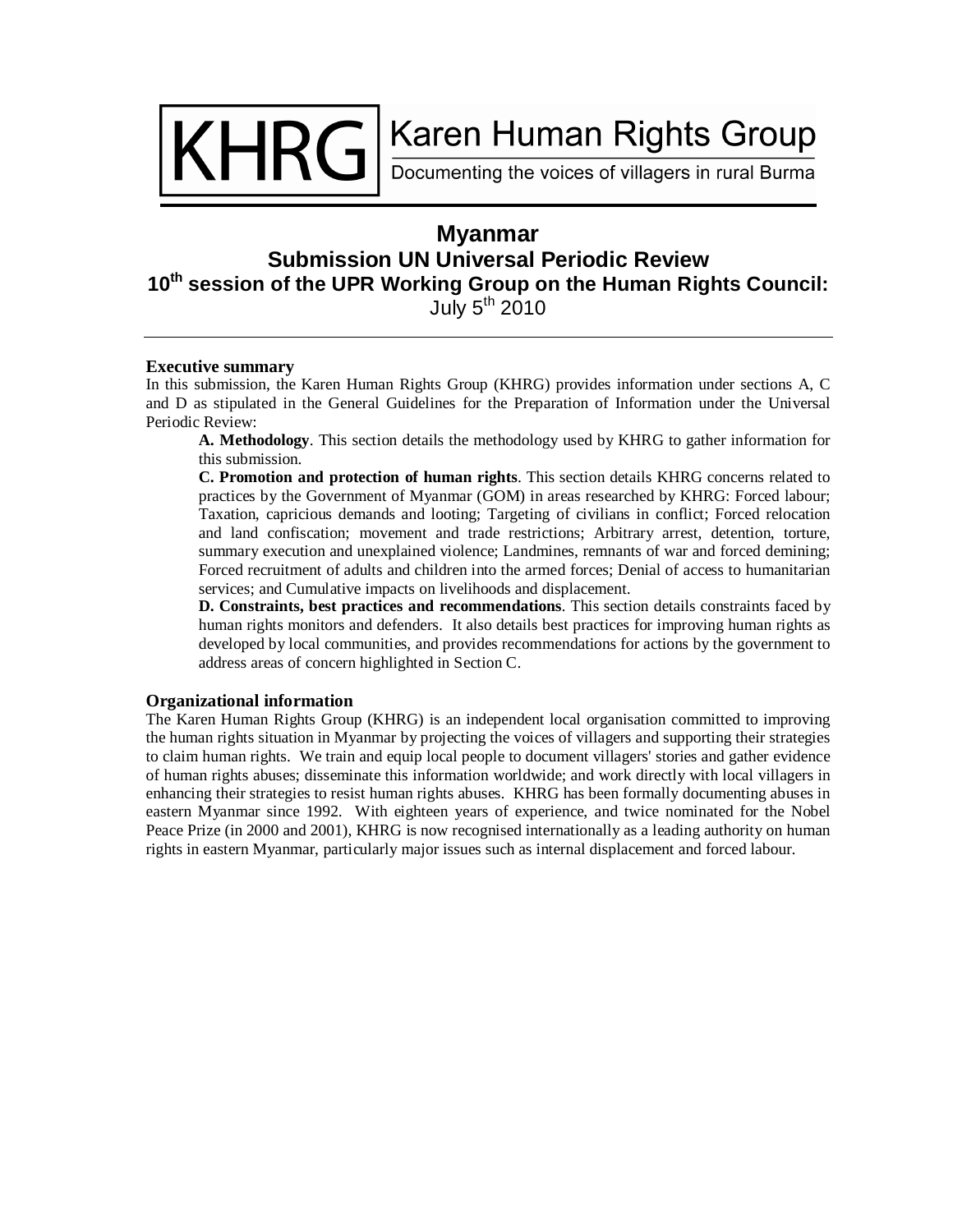## **A. Methodology**

**1. Sources.** This submission draws on information published in more than 420 detailed reports published by the Karen Human Rights Group (KHRG) since its formal documentation activities began in 1992; 61 of these reports from the period 2008-2010 have been footnoted to provide examples that substantiate claims made in this submission.

**2. Geographic area.** Research for this submission was conducted in an area sometimes locally referred to as "Karen State." According to designations used by the Government of Myanmar (GOM), this includes all or portions of Kayin, Kayah and Mon states and significant parts of Bago and Tanintharyi Divisions. Research was conducted in three types of areas, referred to as: "government controlled" areas, where government control has been consolidated and there is an absence of opposition Non-State Armed Groups (NSAGs) and open conflict; "mixed-administration" areas, where control by the GOM or allied NSAG is nominal, an opposition NSAG continues to exert some control and conflict occurs; and "shooton-sight" areas, where the GOM Army or an allied NSAG have not yet established control, opposition NSAGs exert significant control and open conflict is frequent. Shoot-on-sight areas are home to substantial numbers of civilians; calculations released in November 2009 indicate that more than 89,000 people remain in hiding and at risk of being shot in states and divisions where KHRG conducts research.

**3. Research methods and verification.** Research was conducted by a network of salaried and volunteer researchers trained by KHRG. KHRG reports cited in this submission draw information from photographic and film documentation, qualitative interviews with civilians of ethnic groups including but not limited to Kayin, Kayah, Mon, Shan and Burman, a formalized incident reporting system and field notes and trend monitoring by researchers. Strength and credibility of information was assessed according to corroboration by multiple sources. Where verification was not possible, information was checked against local trends, first by field researchers permanently stationed in a given area and intimately aware of local conditions. Checking was then done by KHRG's information processing office, which compared information to reports by other researchers and trends noted in 18 years of research.

**4. Independence.** Though KHRG often operates in or through areas controlled by a variety of groups that carry arms, including the GOM Army and NSAGs like the Karen National Liberation Army (KNLA)<sup>ii</sup> and Democratic Karen Buddhist Army (DKBA)<sup>iii</sup>, KHRG is independent and unaffiliated. KHRG has sometimes, but not always, made use of armed KNLA escorts in areas where there is a high likelihood of imminent armed conflict. GOM Army and DKBA forces have not been willing to provide similar escorts. For more on obstacles to human rights documentation, see Section D-1.

**5. Selection bias.** Because of the obstacles described in Section D-1, it is only possible for KHRG researchers to interview civilians that are not likely to report the interview to GOM authorities. Such interviewees are sometimes also – but not always – KNLA supporters. The result is that the views of 'supporters' of the GOM and, to a lesser degree, 'opponents' of the KNLA, are less represented in KHRG research. This limits KHRG's ability to make conclusions about KNLA practices, though research protocol has been instituted to overcome this. This potential selection bias does not, however, call into question evidence documented regarding GOM practices. While there is a risk that individuals interviewed by KHRG might hold personal biases that cause them to provide exaggerated or inaccurate information, verification practices described above in Section A-3 are designed to prevent such inaccuracies from being reported by KHRG. Importantly, inaccuracies from potential source biases are minimized by the extremely large sample size of information gathered by KHRG over the last 18 years.

#### **C. Promotion and protection of human rights**

**1. Forced labour**. The most common complaints voiced by villagers in government controlled and mixed-administration areas relate to demands on their labour, money and materials.<sup>iv</sup> These abuses are most often related to supporting military infrastructure, and increase in direct relationship to the concentration of military forces stationed or staying in a given area. These abuses appear to be part of the GOM Army's 'self-reliance' policy, by which regional commanders meet basic logistical needs locally.<sup>v</sup> Civilians are frequently required to carry ammunition and other supplies for soldiers on patrol, v<sup>i</sup> during resupply activities<sup>vii</sup> or periodic rotation of battalions<sup>viii</sup> or changes in the location of camps or bases.<sup>ix</sup> Troop movements, or the transport of supplies, also result in civilians from communities passed through by soldiers being taken as porters and guides.<sup>x</sup> Convicts are also removed from prisons and used as porters<sup>xi</sup> and labourers. <sup>xii</sup> Porters are often exposed to intense dangers or killed, including from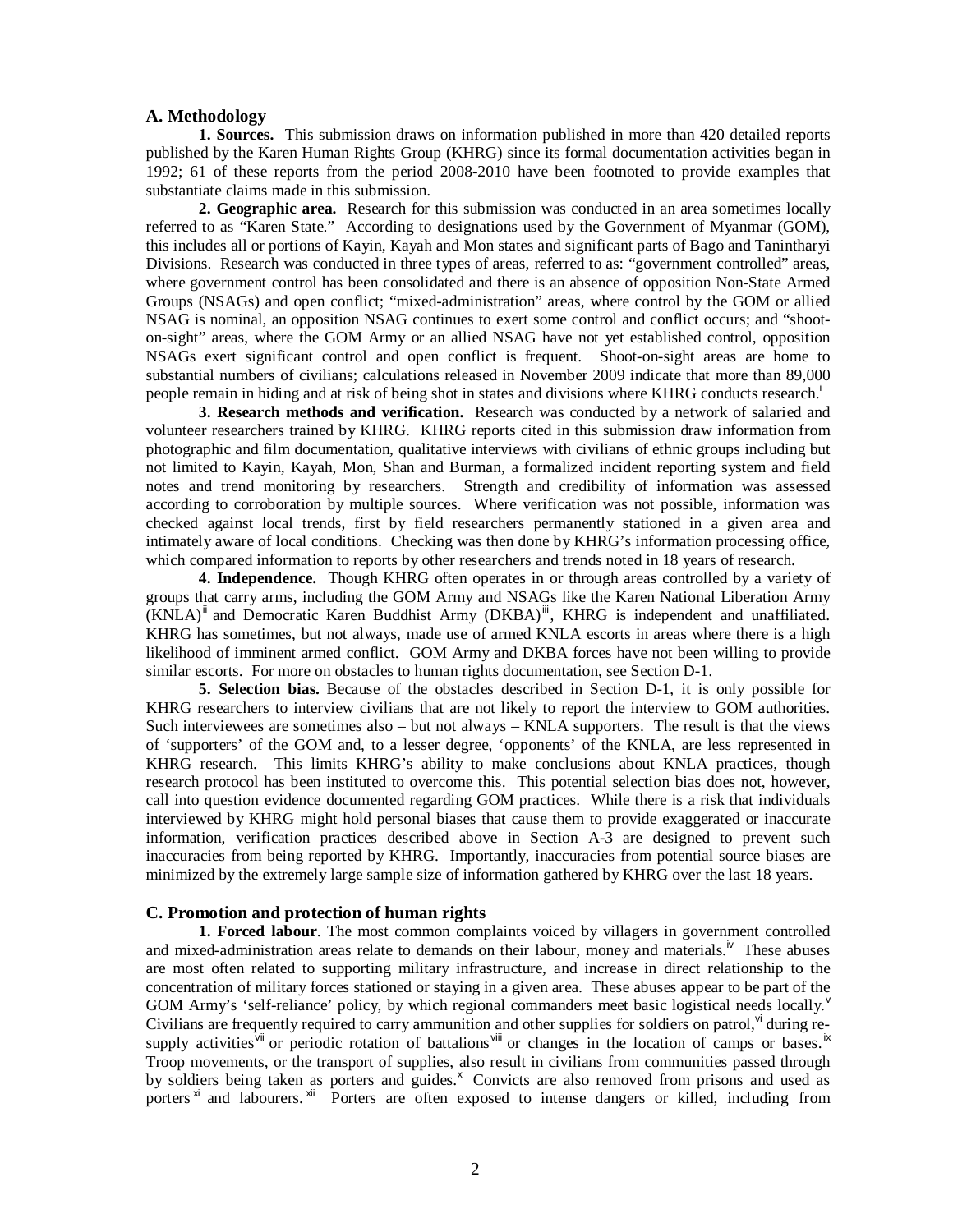landmines<sup>xiii</sup> and fighting between NSAGs and the GOM Army units they are attached to.<sup>xiv</sup> Communities near army camps and bases are forced to construct and maintain the camps, $\frac{x}{x}$  including building shelters $\frac{x}{x}$ and fortifications such as fences<sup>xvii</sup> or earthen bunkers.<sup>xviii</sup> Civilians are also forced to collect supplies for,  $x$ <sup>xix</sup> fabricate<sup>xx</sup> and deliver<sup> $x$ xi</sup> building materials such as roof thatching,  $x$ <sup>xii</sup> timber  $x$ <sup>xiii</sup> and bamboo,  $x$ <sup>11</sup> activities that sometimes require travel to unfamiliar areas and expose them to new landmines risks.<sup>xxv</sup> Villagers from these communities must also provide regular services to the camps, including standing sentry,<sup>xxvi</sup> delivering messages,<sup>xxvii</sup> carrying water<sup>xxviii</sup> and performing other chores.<sup>xxix</sup> Villagers have also been forced to work on army projects such as agriculture<sup>xxx</sup> and logging operations.<sup>xxi</sup> Civilians are also sometimes required to provide labour for military and civilian government development projects,<sup>xxxii</sup> such as the building of roads,<sup>xxxii</sup> schools,<sup>xxxiv</sup> clinics<sup>xxxv</sup> and government buildings.<sup>xxxvi</sup> Villagers report that they are not compensated for this forced labour.<sup>xxxvii</sup>

**2. Taxation, capricious demands and looting**. In government-controlled and mixed administration areas, communities that encounter soldiers – either on patrol or in fixed positions – must frequently provide food and monetary support. In some cases, periodic quotas are demanded for set amounts of cash<sup>xxxviii</sup> or supplies such as paddy or other food;<sup>xxxix</sup> in other contexts, ad hoc demands are made for cash or food such as livestock<sup>xl</sup> or liquor.<sup>xli</sup> Livestock<sup>xlii</sup> and personal possessions<sup>xliii</sup> are also frequently looted<sup>xliv</sup> or commandeered<sup>xlv</sup> by soldiers, both by individual or small groups of soldiers,<sup>xlvi</sup> and larger groups or units acting under orders.<sup> $x$ Vij</sup> Cash payments are also demanded. In some cases, these payments are attached to a promise for provision of services, such as the building of a road,<sup>xlviii</sup> though these services are not always provided. Xix In other cases, payments are demanded in lieu of labour; communities are sometimes able to, or required to, make payments rather than provide GOM Army or pyithusit People's Militia recruits or porters.<sup>1</sup> In other cases, demands are simply made without an explanation.<sup>li</sup>

**3. Targeting of civilians in conflict.** Civilians, including men, in women, in children liv and the elderly,<sup>*w*</sup> are shot when encountered by GOM Army soldiers in shoot-on-sight areas,<sup>*wi*</sup> who do not always announce themselves or take steps to distinguish between civilians and fighters. Will Villages, Will hiding sites,  $\frac{1}{x}$  farm field huts,<sup> $\frac{1}{x}$ </sup> and villagers working in fields<sup>lxi</sup> are also fired upon indiscriminately, including shelling from remote locations.<sup>kii </sup>Importantly, remote shelling is frequently not triggered by prior fire from NSAG forces and checks to determine whether settlements are military or civilian are not made.<sup>|xiii</sup> Civilian settlements  $\frac{div}{dx}$  and hiding sites  $\frac{dw}{dx}$ , including schools  $\frac{dw}{dx}$  and hospitals  $\frac{dw}{dx}$ , also continue to be deliberately destroyed, often by being set fire to, <sup>kviii</sup> though civilians employ a variety of effective strategies that often enable them to escape during the initial stages of such attacks. Destruction of villages is not an isolated occurrence; rather groups of battalions launch coordinated offensives against identified areas, <sup>kix</sup> deliberately moving from village to village.<sup>1xx</sup> Civilian food supplies are also particularly sought out and destroyed, including agriculture projects<sup>lixi</sup> and food storage barns.<sup>lxxii</sup> The cumulative impacts of these practices are severe food shortages for large numbers of civilians currently residing in shoot-onsight areas, <sup>bxiii</sup> in some places so severe that civilian populations have told KHRG they did not think they could survive the rest of the year.<sup>lxxiv</sup> These practices appear identical to the scorched earth and formal *pya ley pya*, 'four cuts,' strategy used by the GOM Army to establish control of much of the country beginning in the 1950s.  $\frac{bxy}{c}$  Though official references to the four cuts strategy have ceased, overwhelming evidence indicates these tactics targeting civilians continue to be systematically employed.

**4. Forced relocation and land confiscation.** Forced relocation has been extensively used to move civilian populations to areas where they can be controlled, xxvi both to prevent them from supporting NSAGs and so they can be utilized to support the GOM Army. **Example 18** Forced relocation and land confiscation have also been used to take land for development projects, such as dams, staviii new roads boxix and business ventures<sup>lxx</sup>. In many cases, communities have been forcibly relocated to designated relocation sites, usually in government-controlled lowland areas.<sup>lxxi</sup> Communities have sometimes, but not always,<sup>lxxxii</sup> been given advance warning of relocation orders, permitting them time to collect materials and dismantle homes.<sup>lxxxii</sup> In other cases, relocation orders have been abrupt, allowing just a few days, hours or minutes for communities to make preparations and depart.<sup>lxxxiv</sup> Villagers have also been forced to leave behind livestock, building materials and other essential possessions.<sup>1xxx</sup> Following forced relocation, abandoned homes, villages and farm fields have been destroyed (see Section C-3) and sometimes mined (see Section C-7). Civilians returned to abandoned homes or to tend to agricultural land have also been accused of contacting the KNLA, including being detained, beaten or summarily executed (see Section C-6) or shot on sight $\frac{b^{(x)}(x)}{b^{(x)}}$  (see Section C-3).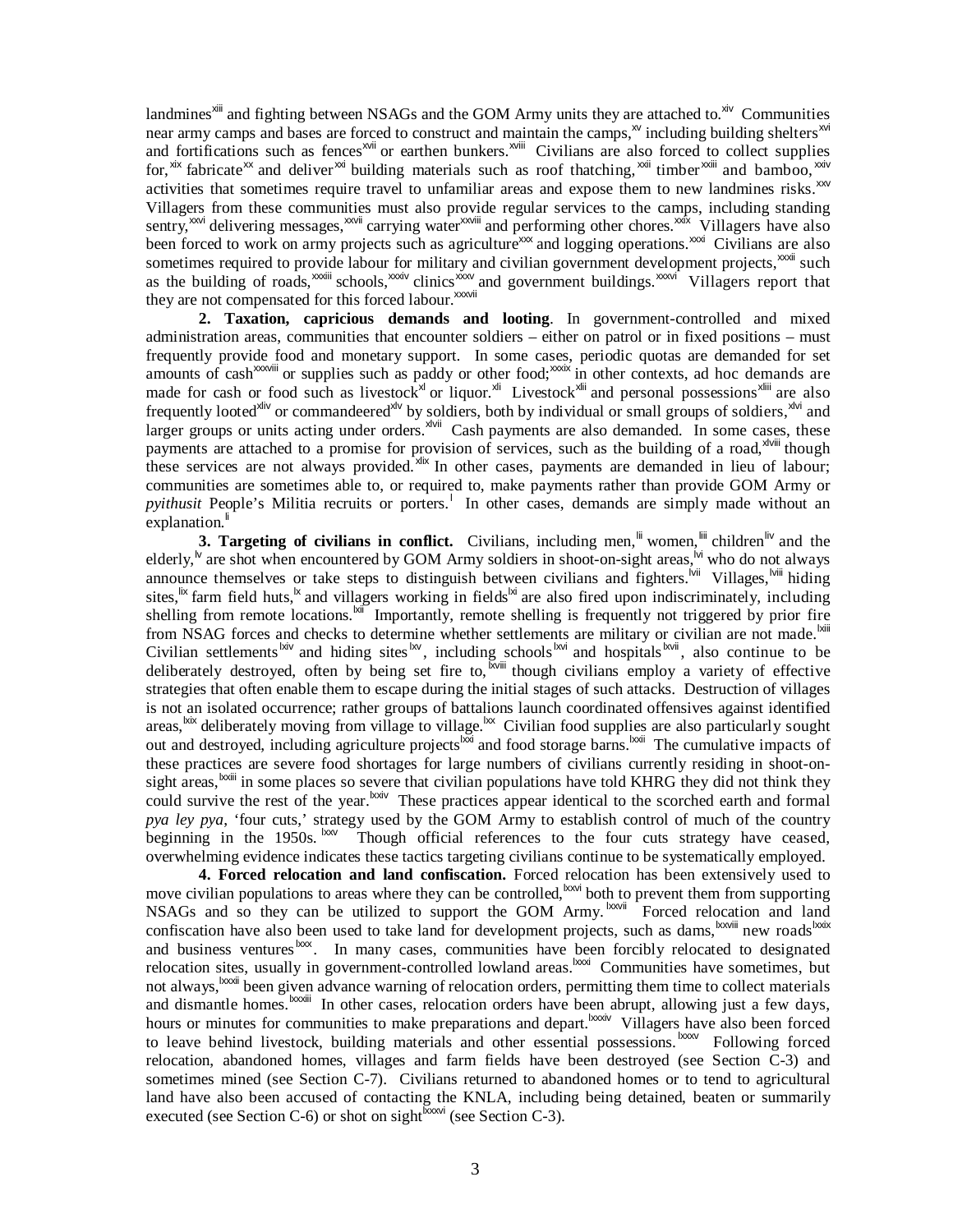**5. Movement and trade restrictions.** Movement and trade restrictions are also used extensively in areas where government forces or civilian authorities feel vulnerable to attack or unrest or where civilian support bases may attempt to escape. Movement restrictions are used to prevent access to areas that are not under control, for instance by blocking roads linking relocation sites or villages in lowland areas with upland areas where KNLA units are active.<sup>lxxxvii</sup> Movement restrictions have included curfews,<sup>lxxxviii</sup> prohibitions or restrictions<sup>lxxxix</sup> on travel to certain areas and blanket bans on all movements outside a given village.<sup>xc</sup> Restrictions have also included the prohibition of sleeping at farm fields<sup>xci</sup> and the destruction of temporary huts used to sleep near fields to protect them from animals and extend workdays during crucial periods in the agricultural cycle.<sup>xcii</sup> These restrictions are devastating for IDPs in upland areas, because they prevent civilians from selling agricultural products and purchasing necessary supplies such as food and medicine (see Section C-9). Humanitarian materials, even in small quantities for personal use, is particularly targeted, and civilians have been searched and punished for travelling with medicine,<sup>xciii</sup> in some cases resulting in the death of family members, including children, that could not access necessary supplies.<sup>xciv</sup> Movement restrictions are also devastating for agricultural communities in mixed-administration areas, because they shorten workdays or prevent farmers from accessing fields. These restrictions rarely take into account seasonal needs related to the agricultural cycle, sometimes forcing farmers to miss key planting or harvest periods and undermining or destroying crop yields. Movement and trade restrictions are backed with severe penalties: civilians violating them are sometimes shot on sight,<sup>xcv</sup> accused of supporting the KNLA and subjected to prolonged detention<sup>xcvi</sup> or torture (see Section  $C$ -6), killed<sup>xcvii</sup> or made to pay large fines. $x$ cviii

**6. Arbitrary arrest, detention, torture, summary execution and unexplained violence.**  Civilians accused of making contact with or supporting the KNLA are detained and interrogated. Detention is sometimes for extended periods of time, without charge or permission to contact family.<sup>xcix</sup> Interrogation often includes beating,<sup>c</sup> including while bound,<sup>ci</sup> and methods of torture including dunking and simulated drowning<sup>cii</sup> and scalding with hot water.<sup>ciii</sup> Summary execution also occurs frequently.<sup>c</sup> Arbitrary violence without explanation also occurs, and villagers have reported being threatened, beaten or killed without being provided justification or explanation.<sup>cv</sup>

**7. Landmines, remnants of war and forced demining.** Landmines are used extensively by all parties to conflict in eastern Myanmar, including government forces.<sup>cvi</sup> GOM Army soldiers use landmines to construct defensive perimeters around camps and bases in shoot-on-sight areas, as well as some mixed-administration areas, though they do not always remove these mines when camps are vacated.<sup>cvii</sup> GOM Army soldiers have also used landmines to control movements by the civilian population, particularly between mixed-administration and shoot-on-sight areas.<sup>cviii</sup> In areas where government forces are attempting to expand control or drive populations into lowland relocation sites, landmines have been placed in abandoned villages to prevent return by villagers in hiding.<sup>cix</sup> Landmines have also been used to prevent access to agricultural land for villagers in hiding,<sup>cx</sup> and to prevent villagers from leaving forced relocation sites or returning to abandoned villages<sup>cxi</sup> and agricultural land.<sup>cxii</sup> Landmines are not always clearly marked, nor are communities always warned of new dangerous landmine areas.<sup> $c\text{x}$ ii Government forces also appear to have shared landmines with the DKBA, $c\text{x}$ iv which</sup> has placed these landmines in civilian areas without providing warnings to local communities.<sup>cxv</sup> GOM Army soldiers also use civilians to clear landmines.<sup>cxvi</sup> The GOM Army has also forced civilians to walk in front of patrols to trigger mines, booby-traps or ambushes.<sup>cxvii</sup> Civilians have also been forced to clear brush and debris from roadsides<sup>cxviii</sup> known to be mined by all parties to the conflict, activities which amount to *de facto* dangerous and involuntary mine-clearance. Unexploded remnants of war are also a significant threat to civilian populations,<sup>cxix</sup> particularly children.<sup>cxx</sup>

**8. Forced recruitment of adults and children into the armed forces.** The GOM Army continues to forcibly recruit civilians into the army<sup>cxxi</sup> and *pyithusit* People's Militia.<sup>cxxii</sup> KHRG continues to interview adult deserters from the GOM Army who indicate that large numbers of child soldiers remain under arms.<sup>cxxiii</sup> Adult Army deserters have also described being forced or allowed to join even though they were clearly not of the appropriate age at the time of enlistment<sup>cxxiv</sup>. Child Army deserters have also been interviewed by KHRG, and have noted that other children their age or younger remained within their battalions.<sup>cxxv</sup> During 2009, the DKBA significantly increased forced recruitment, including of children, in areas under its control.<sup>cxxvi</sup> This forced recruitment of children is directly connected to GOM policy, as increased recruitment was the result of the DKBA attempts to expand its force as part of its decision to become a government-controlled "Border Guard Force."<sup>cxxvii</sup>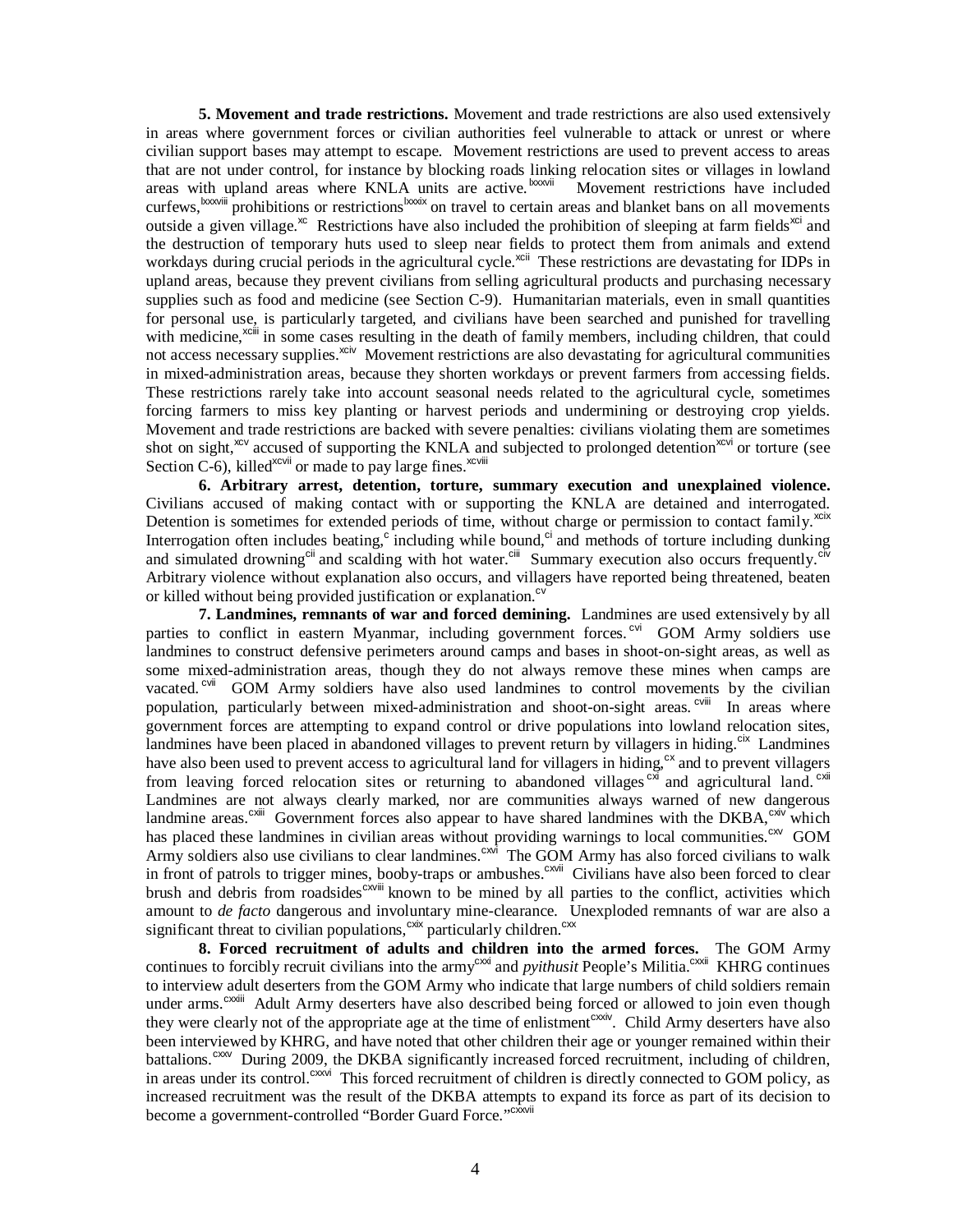**9. Denial of access to humanitarian services**. Villagers in shoot-on-sight areas are denied access to humanitarian services, including those provided by international humanitarian actors; community organisations operating from bases inside the country or in Thailand;<sup>cxxviii</sup> and humanitarian materials such as medicine or food collected for their own communities.<sup>cxxix</sup> Humanitarian actors that are able to access these populations are an exception, and must operate under risk of being killed or arrested. Villagers in mixed-administration and government controlled areas also face restrictions on access to humanitarian services. While local and some international humanitarian and community development actors are able to access some of these areas, their access is constrained by civilian and military authorities. This is particularly true in the area of humanitarian protection, and these actors are rarely able to conduct activities that prevent authorities from committing the abuses described above.

**10. Cumulative impacts on livelihoods and displacement.** It is important to note the cumulative impacts of abuses that constrain or undermine livelihoods activities in government-controlled and mixed administration areas. Forced labour (Section C-1) drains significant time that civilians would otherwise spend farming or earning other income. Taxation and capricious demands (Section C-2) drain income, which is particularly destructive for subsistence farming communities that survive by eating the products of their labour; taxation saps marginal extra income that would otherwise be spent on crucial agricultural inputs, forcing households to sell off key possessions or resort to high interest loans. Movement and trade restrictions (Section C-5) limit or prevent access to fields and markets, resulting in shortened workdays, missed planting periods and crops spoiled by delayed harvest or inability to take them to market. The cumulative impact is severely undermined livelihoods activities, food shortages and intense poverty.<sup>cxx</sup> The consequence, for many communities, is displacement as civilian populations seek protection elsewhere, often by working in Thailand<sup>cxxxi</sup> or going into hiding in shoot-on-sight areas. cxxxii

#### **D. Constraints, best practices and recommendations**

**1. Constraints**. The state is the chief threat to human rights; the concerns described above are the direct result of actions by civilian and military authorities, not the absence of an action by such authorities. Moreover, GOM authorities continue to act as an obstacle to groups that attempt to promote human rights. Groups are not able to openly conduct human rights education activities. Human rights workshops conducted by KHRG, for instance, have been disrupted or cancelled due to security threats posed by GOM authorities.

Groups are also not able to effectively monitor human rights conditions inside the country. UN Agencies and other registered entities face severely limited access. This includes the International Labour Organisation and the Country Task Force on Monitoring and Reporting (CTFMR), established to report on grave violations of child rights in line with United Nations Security Council Resolution 1612, which are not able to access the whole country or guarantee the safety of individuals that make reports. Information gathered through these channels should be understood to represent significant underestimates of the actual severity of problems inside the country; KHRG frequently explains to civilians that they can make formal reports about forced labour or violations of children's rights and have these registered by the ILO or CTFMR. Fear of reprisals, however, has a significant chilling effect and the overwhelming majority of civilians interviewed by KHRG do not feel safe to lodge such complaints. Human rights monitoring through non-official channels is also constrained, chiefly through threats to the life and freedom of groups or individuals conducting such activities. KHRG staff, for instance, conduct research in spite of risks to their lives and freedom. Researchers operating in shoot-on-sight areas risk being killed, like all civilians in such areas, should they encounter the GOM Army. Researchers in governmentcontrolled and mixed administration, meanwhile, operate with the understanding that they risk arrest or execution; in 2009, GOM Army soldiers shot and killed a retired KHRG researcher, and the Army has publicly placed bounties on the heads of researchers in areas where KHRG activities have been detected.

**2. Best practices**. Strategies employed by local communities to protect themselves from abuse are currently the most effective ways to improve human rights conditions. Such strategies have included: attempts to mitigate abuse, for instance through false or partial compliance and negotiating with authorities – often at risk of violent reprisal; and efforts to evade abuse, for instance through false or partial compliance and temporary or permanent displacement into hiding.<sup>cxxxii</sup> Outside actors considering policy towards Myanmar should seek to craft recommendations that are in line with these strategies, such as supporting civilians hiding in upland areas or pushing for the publicisation of new orders and laws or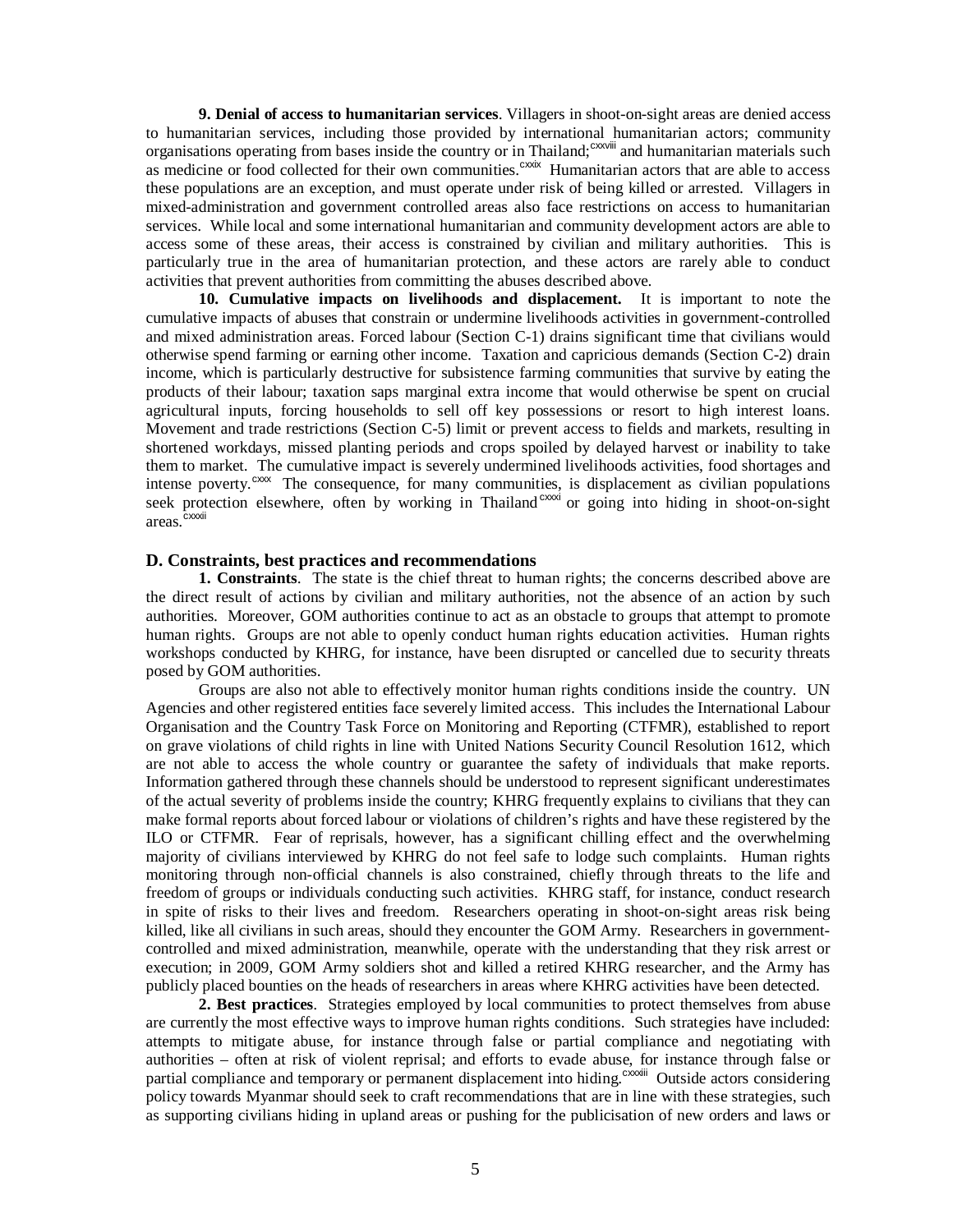prosecution of individual officers, as such activities may empower village leaders during negotiations to reduce abuse.

### **3. Recommendations.**

**3a.** The Government of Myanmar should issue written orders explicitly directing military and civilian authorities to:

(i) Halt the use of all involuntary and uncompensated labour, including for: military or militia service; military support such as porters, messengers, mine sweepers; constructing or maintaining military infrastructure or development projects.

(ii) Halt the voluntary or involuntary recruitment of children into the state armed forces, militia or paramilitary organisations and demobilise children currently serving.

(iii) Halt the practice of meeting logistical needs through uncompensated and involuntary local procurement, including of food, equipment, building materials and cash.

(iv) Halt the levying of taxes and fees without legislated mandate.

(v) Halt the targeting of civilians, including through indiscriminate shelling, shooting on sight, forced relocation and the destruction of civilian settlements, agricultural land and food supplies.

(vi) Halt the arbitrary arrest, detention, torture and summary execution of civilians.

(vii) Halt the use of curfews and movement restrictions, including restrictions on access to humanitarian materials, such as food and medicine, and humanitarian actors, both local and international.

(viii) Halt harassment, arrest, detention, threats or violence to human rights defenders, educators and other civilians that make formal or informal complaints about abusive state practices.

(ix) Halt the use of landmines. Short of this, commanders should be ordered to use landmines only to create defensive perimeters around camps, map and mark them clearly, warn area communities of potential dangers and remove them after they are no longer necessary or if soldiers leave the area.

**3b.** The Government of Myanmar should make the above orders publicly available, including in ethnic languages, and should not restrict their distribution or related press coverage.

**3c.** The Government of Myanmar should remove from posts and then prosecute violators of the above orders as well as existing prohibitions against activities described in Section C. Penalties should involve criminal, in addition to administrative, charges and punishments.

**3d.** The Government of Myanmar should publicise information about prosecution and punishment of violators, including allowing verification by outside monitors and the media, and should not restrict or modify press coverage of prosecutions and punishment.

**3e.** The Government of Myanmar should allow unrestricted monitoring of human rights conditions in all parts of the country by international bodies like the ILO and CTFMR, as well as local and international non-governmental organisations. The ILO, CTFMR and other relevant parties should also be allowed to engage with and monitor human rights practices by all NSAGs regardless of whether they have entered into a ceasefire agreement.

**3f.** The Government of Myanmar should allow local and international humanitarian and community development organisations to conduct humanitarian activities in all parts of the country, including in areas controlled by NSAGs, regardless of whether they have entered into a ceasefire agreement. This should include quick granting of visas for foreign staff and relaxing of the requirement that organisations agree to Memoranda of Understanding.

**3g.** The Government of Myanmar should demobilise children currently serving in the state armed forces, provide amnesty for military deserters that were recruited as children and allow for unconstrained verification of these activities by the ILO.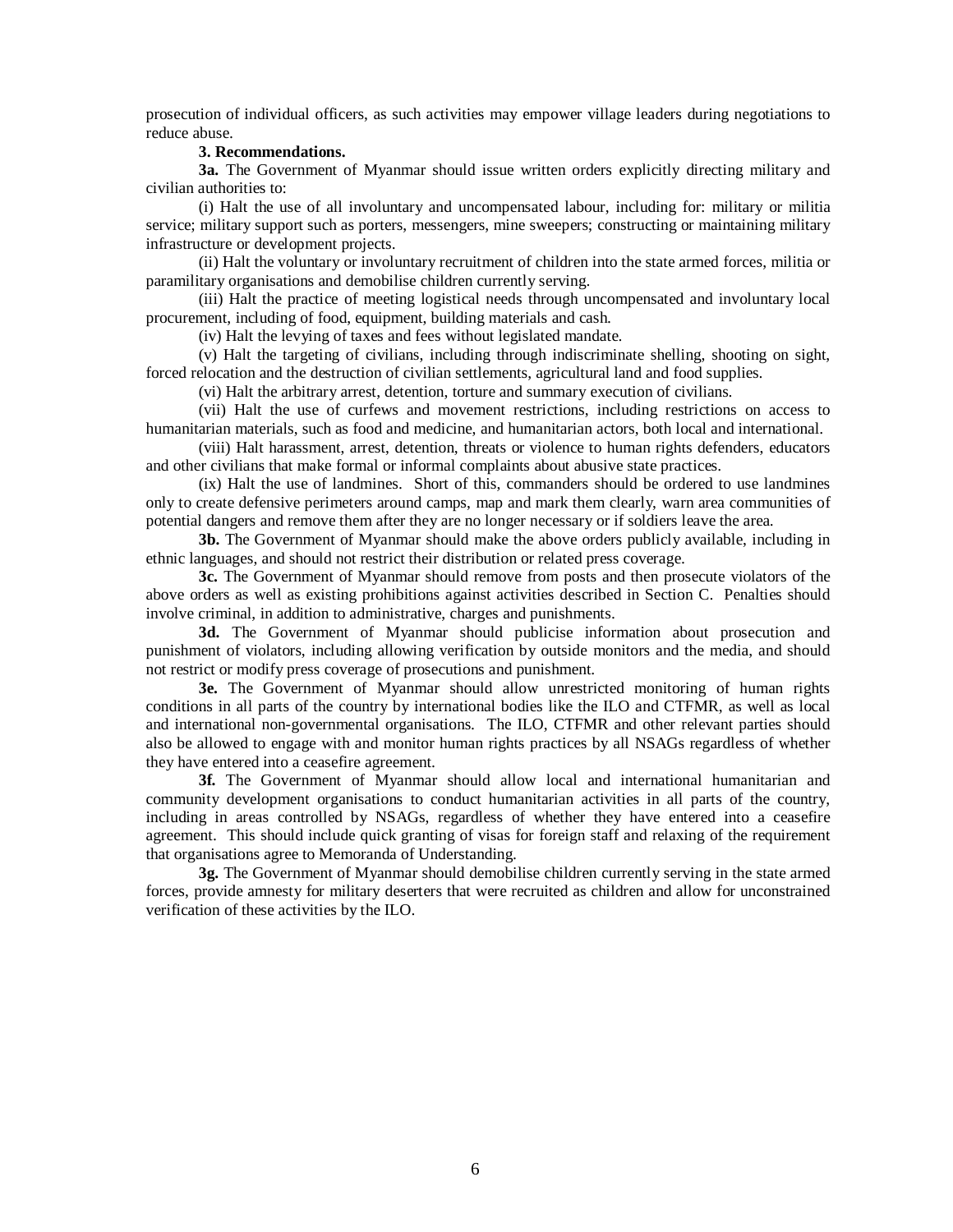# **Endnotes**

 $\overline{a}$ 

i Thailand-Burma Border Consortium. *Protracted Displacement and Militarisation in Eastern Burma*, November 2009.

<sup>ii</sup> The KNLA is the armed wing of the Karen National Union (KNU), formed in 1947. The KNU/KNLA remain in open conflict with the GOM.

<sup>iii</sup> The DKBA split from the KNLA in 1994 and agreed to a ceasefire with the GOM soon after.

<sup>iv</sup> See, for instance, 32 compilations of written demands for forced labour issued by GOM Army officers and translated by KHRG and published since 1992. *SPDC and DKBA order documents: August 2008 to June 2009*, KHRG, August 2009.

<sup>v</sup> This practice, also known as the 'live off the land' policy, was made explicit in 1997, when the GOM's War Office issued an order instructing the country's 12 Regional Commanders that troops "were to meet" their basic logistical needs locally, rather than rely on the central supply system." See, Andrew Selth, *Burma's Armed Forces: Power Without Glory*, Norwalk: Eastbridge, 2002 p. 136. See also, Mary Callahan, "Of kyay-zu and kyet-zu: the military in 2006," pp. 36-53 in Monique Skidmore and Trevor Wilson (eds.), *Myanmar: The State, Community and the Environment*, Canberra: Asia Pacific Press, 2007 p. 46.

<sup>1</sup> "Starving them out: Food shortages and exploitative abuse in Papun District," KHRG, October 2009. vii "Routine forced labour in Pa'an District," KHRG, October 2008.

viii "Forced Labour, Movement and Trade Restrictions in Toungoo District," KHRG, March 2010.

<sup>ix</sup> "Attacks, killings and the food crisis in Papun District," KHRG, January 2009.

<sup>x</sup> "Land confiscation and the business of human rights abuse in Thaton District," KHRG, April 2009. <sup>xi</sup> "SPDC and DKBA road construction, forced labour and looting in Papun District," KHRG, March

2009.

xii "Whatever happened to the 2007 protesters?: Interviews with convict porters," KHRG, April 2009.

xiii "Mortar attacks, landmines and the destruction of schools in Papun District," KHRG, August 2008.

xiv "Land confiscation and the business of human rights abuse in Thaton District," KHRG, April 2009.

xv "Attacks, forced labour and restrictions in Toungoo District," KHRG, July 2008.

xvi "Militarisation, violence and exploitation in Toungoo District," KHRG, February 2008.

xvii "Daily demands and exploitation: Life under the control of SPDC and DKBA forces in Pa'an District," KHRG, September 2008.

xviii "Military movements, forced labour and extortion in Nyaunglebin District," KHRG, May 2009.

xix "Routine forced labour in Pa'an District," KHRG, October 2008.

xx "SPDC and DKBA extortion and forced labour in Thaton District," KHRG, November 2008.

<sup>xxi</sup> "Starving them out: Food shortages and exploitative abuse in Papun District," KHRG, October 2009.

xxii "Exploitative abuse and villager responses in Thaton District," KHRG, November 2009.

xxiii "Patrols, movement restrictions and forced labour in Toungoo District," KHRG, September 2009.

<sup>xxiv</sup> "SPDC spies and the campaign to control Toungoo District," KHRG, March 2008.

xxv "Military expansion and exploitation in Nyaunglebin District," KHRG, August 2008.

<sup>xxvi</sup> "Livelihood consequences of SPDC restrictions and patrols in Nyaunglebin District," KHRG, September 2009.

xxvii "Forced labour and extortion in Pa'an District," KHRG, August 2008.

xxviii "Attacks, forced labour and restrictions in Toungoo District," KHRG, July 2008.

xxix "Daily demands and exploitation: Life under the control of SPDC and DKBA forces in Pa'an District," KHRG, September 2008.

xxx *Cycles of Displacement: Forced relocation and civilian responses in Nyaunglebin District*, KHRG, January 2009.

xxi "Villagers responses to forced labour, torture and other demands in Thaton District," KHRG, October 2008.

xxii For photos and video of villagers conducting forced labour, see "KHRG Photo Gallery 2008: Militarisation and abuse under SPDC control," KHRG, February 2009.

XXIII "Exploitative governance under SPDC and DKBA authorities in Dooplaya District," KHRG, July 2008.

xxiv "Military movements, forced labour and extortion in Nyaunglebin District," KHRG, May 2009.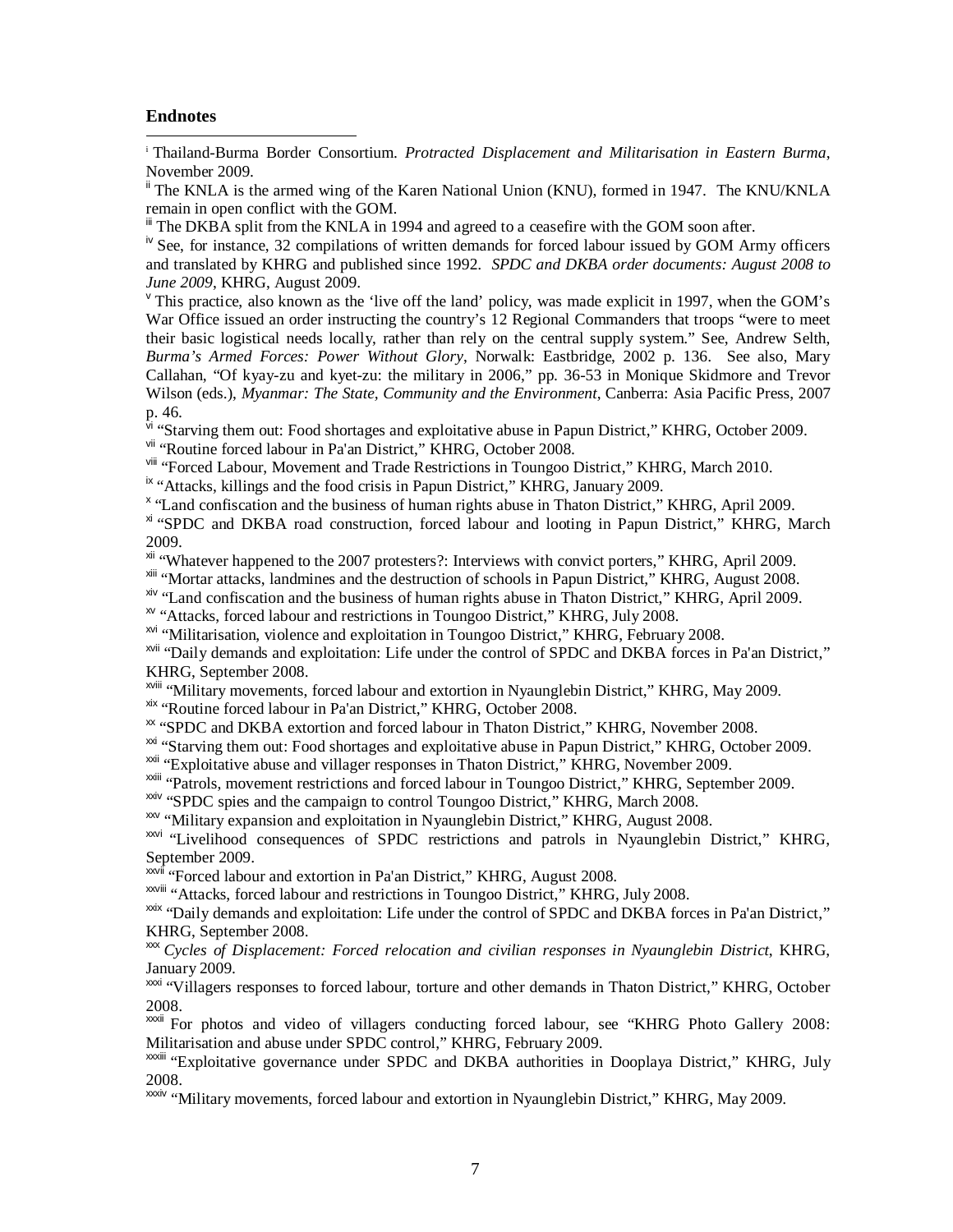<sup>xxxv</sup> "Exploitative governance under SPDC and DKBA authorities in Dooplaya District," KHRG, July 2008.

xxvi "Attacks, killings and increased militarisation in Nyaunglebin District," KHRG, January 2008. xxvii 'Living conditions for displaced villagers and ongoing abuses in Tenasserim Division," KHRG, October 2009.

xxxviii "Military movements, forced labour and extortion in Nyaunglebin District," KHRG, May 2009.

xxix "Forced Labour, Movement and Trade Restrictions in Toungoo District," KHRG, March 2010.

xl "Forced Labour, Movement and Trade Restrictions in Toungoo District," KHRG, March 2010.

xli "Starving them out: Food shortages and exploitative abuse in Papun District," KHRG, October 2009.

xlii "Attacks, killings and increased militarisation in Nyaunglebin District," KHRG, January 2008.

xliii "Oppressed twice over: SPDC and DKBA exploitation and violence against villagers in Thaton District," KHRG, March 2008.

xliv "SPDC and DKBA road construction, forced labour and looting in Papun District," KHRG, March 2009.

xlv "Forced Labour, Movement and Trade Restrictions in Toungoo District," KHRG, March 2010.

xlvi "Attacks, killings and increased militarisation in Nyaunglebin District," KHRG, January 2008.

x<sup>lvii</sup> "Starving them out: Food shortages and exploitative abuse in Papun District," KHRG, October 2009. xlviii "Attacks, killings and the food crisis in Papun District," KHRG, January 2009.

xlix *Growing up under militirisation: Abuse and Agency of children in Karen State*, KHRG, April 2008.

l "Living conditions for displaced villagers and ongoing abuses in Tenasserim Division," KHRG, October 2009.

li "Exploitative abuse and villager responses in Thaton District," KHRG, November 2009.

lii "Forced Labour, Movement and Trade Restrictions in Toungoo District," KHRG, March 2010.

liii "Mortar attacks, landmines and the destruction of schools in Papun District," KHRG, August 2008.

liv "SPDC mortar attack on school in Papun District," KHRG, February 2010.

-

lv "Militarisation, violence and exploitation in Toungoo District," KHRG, February 2008.

<sup>M</sup> For photos, see "KHRG Photo Gallery 2008: Attacks and killings," KHRG, February 2009.

lvii "Living conditions for displaced villagers and ongoing abuses in Tenasserim Division," KHRG, October 2009.

lviii 'Attacks, killings and the food crisis in Toungoo District," KHRG, August 2008.

lix "Mortar attacks, landmines and the destruction of schools in Papun District," KHRG, August 2008.

<sup>1x</sup> "Attacks, killings and the food crisis in Papun District," KHRG, February 2009.

<sup>1xi</sup> "Attacks, killings and increased militarisation in Nyaunglebin District," KHRG, January 2008.

<sup>lxii</sup> 'Update on SPDC/DKBA attacks at Ler Per Her and new refugees in Thailand," KHRG, June 2009.

lxiii "SPDC mortar attack on school in Papun District," KHRG, February 2010.

lxiv "Military expansion and exploitation in Nyaunglebin District," KHRG, August 2008.

lxv "Attacks, forced labour and restrictions in Toungoo District," KHRG, July 2008.

lxvi "SPDC mortar attack on school in Papun District," KHRG, February 2010.

lxvii "Attacks and displacement in Nyaunglebin District," KHRG, April 2010.

lxviii "Attacks on cardamom plantations, detention and forced labour in Toungoo District," KHRG, May 2010.

lxix "Attacks and displacement in Nyaunglebin District," KHRG, April 2010.

<sup>lxx</sup> "Militarisation, violence and exploitation in Toungoo District," KHRG, February 2008.

lxxi "Attacks on cardamom plantations, detention and forced labour in Toungoo District," KHRG, May 2010.

lxxii "Forced Labour, Movement and Trade Restrictions in Toungoo District," KHRG, March 2010.

lxxiii Thailand-Burma Border Consortium. *Protracted Displacement and Militarisation in Eastern Burma*, November 2009.

<sup>lxxiv</sup> 'Starving them out: Food shortages and exploitative abuse in Papun District," KHRG, October 2009.

lxxv Martin Smith. *Burma: Insurgency and the Politics of Ethnicity*, New York: St. Martin's Press, 1999 pp. 258-262.

Cycles of Displacement: Forced relocation and civilian responses in Nyaunglebin District, KHRG, January 2009.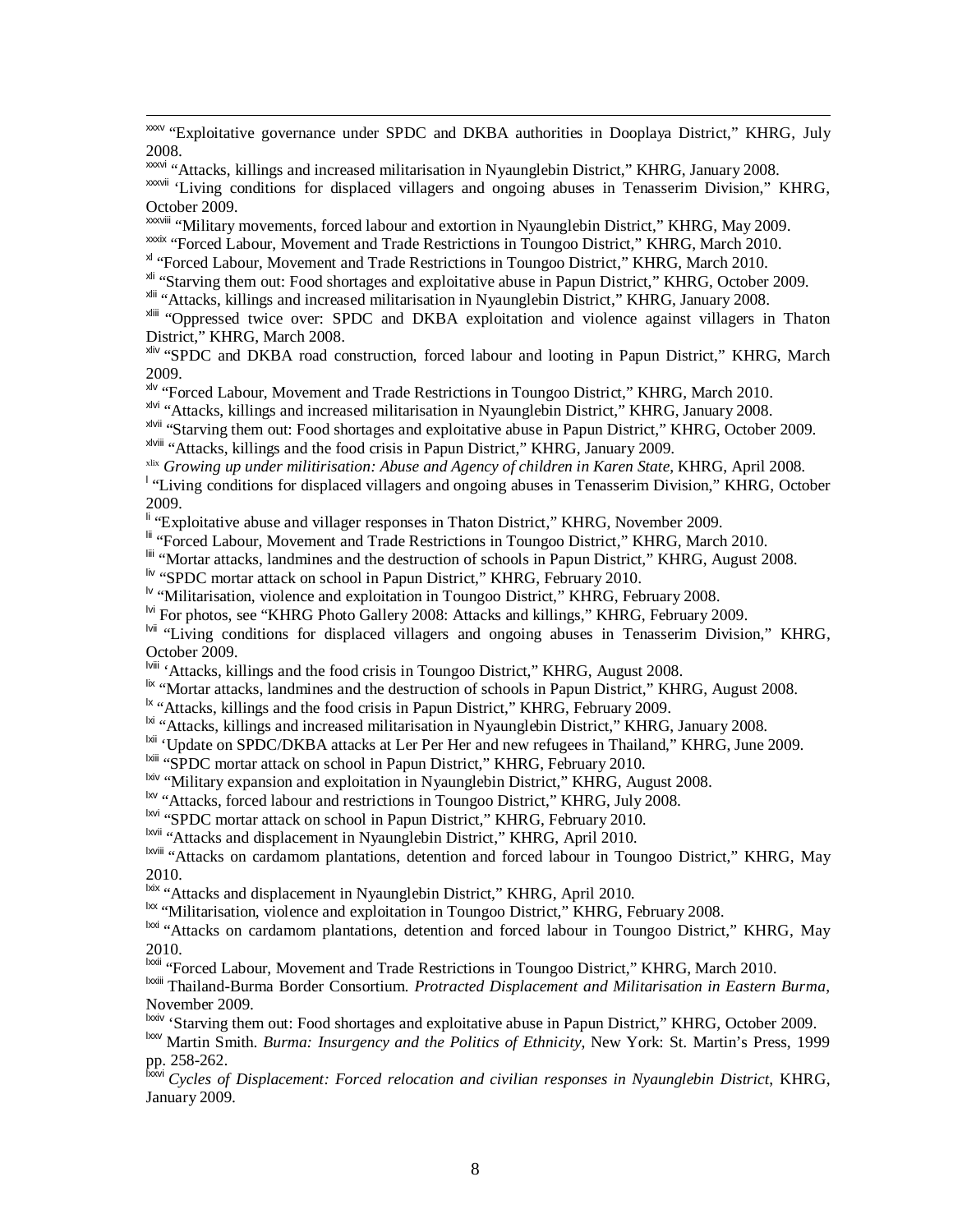<sup>lxxvii</sup> "Attacks on cardamom plantations, detention and forced labour in Toungoo District," KHRG, May 2010.

lxxviii "Livelihood consequences of SPDC restrictions and patrols in Nyaunglebin District," KHRG, September 2009.

lxxix "IDPs, land confiscation and forced recruitment in Papun District," KHRG, July 2009.

-

lxxx "Land confiscation and the business of human rights abuse in Thaton District," KHRG, April 2009.

<sup>lxxxi</sup> "Living conditions for displaced villagers and ongoing abuses in Tenasserim Division," KHRG, October 2009.

lxxxii *Cycles of Displacement: Forced relocation and civilian responses in Nyaunglebin District*, KHRG, January 2009.

lxxxiii "Village-level decision making in responding to forced relocation: A case from Papun District," KHRG, March 2008.

lxxxiv *Cycles of Displacement: Forced relocation and civilian responses in Nyaunglebin District*, KHRG, January 2009.

lxxxv *Cycles of Displacement: Forced relocation and civilian responses in Nyaunglebin District*, KHRG, January 2009.

book "Attacks on displaced villagers in Nyaunglebin District," KHRG, January 2010.

IXXXVII "SPDC spies and the campaign to control Toungoo District," KHRG, March 2008.

lxxxviii "Starving them out: Food shortages and exploitative abuse in Papun District," KHRG, October 2009. lxxxix "Forced Labour, Movement and Trade Restrictions in Toungoo District," KHRG, March 2010.

xc "Forced Labour, Movement and Trade Restrictions in Toungoo District," KHRG, March 2010.

<sup>xci</sup> "Oppressed twice over: SPDC and DKBA exploitation and violence against villagers in Thaton District," KHRG, March 2008.

xcii "Rural development and displacement: SPDC abuses in Toungoo District," KHRG, January 2009.

xciii "Forced Labour, Movement and Trade Restrictions in Toungoo District," KHRG, March 2010.

xciv *Growing up under militarisation: Abuse and agency of children in Karen State*, KHRG, April 2008.

<sup>xcv</sup> "Livelihood consequences of SPDC restrictions and patrols in Nyaunglebin District," KHRG, September 2009.

**xcvi** "Attacks, forced labour and restrictions in Toungoo District," KHRG, July 2008.

xcvii "Attacks, killings and the food crisis in Toungoo District," KHRG, August 2008.

xcviii "Forced Labour, Movement and Trade Restrictions in Toungoo District," KHRG, May 2010.

xcix "Attacks on cardamom plantations, detention and forced labour in Toungoo District," KHRG, May 2010.

<sup>c</sup> "Villagers responses to forced labour, torture and other demands in Thaton District," KHRG, October 2008.

ci "SPDC soldiers arrest and kill villagers on allegations of contacting KNU/KNLA," KHRG, January 2008.

cii "Attacks on cardamom plantations, detention and forced labour in Toungoo District," KHRG, May 2010.

ciii "Livelihood consequences of SPDC restrictions and patrols in Nyaunglebin District," KHRG, September 2010.

<sup>civ "</sup>Oppressed twice over: SPDC and DKBA exploitation and violence against villagers in Thaton District," KHRG, March 2008.

<sup>cv</sup> "Starving them out: Food shortages and exploitative abuse in Papun District," KHRG, October 2009.

<sup>cvi</sup> "Insecurity amidst the DKBA - KNLA conflict in Dooplaya and Pa'an districts," KHRG, February 2009.

<sup>cvii</sup> "Patrols, movement restrictions and forced labour in Toungoo District," KHRG, September 2009.

cviii *Cycles of Displacement: Forced relocation and civilian responses in Nyaunglebin District*, KHRG, January 2009.

cix "Attacks and displacement in Nyaunglebin District," KHRG, April 2010.

 $\alpha$  "IDP responses to food shortages in Nyaunglebin District," KHRG, April 2009.

<sup>cxi</sup> "Burma Army attacks and civilian displacement in northern Papun District," KHRG, July 2008.

<sup>cxii</sup> "Burma Army attacks and civilian displacement in northern Papun District," KHRG, June 2008.

cxiii "IDP responses to food shortages in Nyaunglebin District," KHRG, April 2009